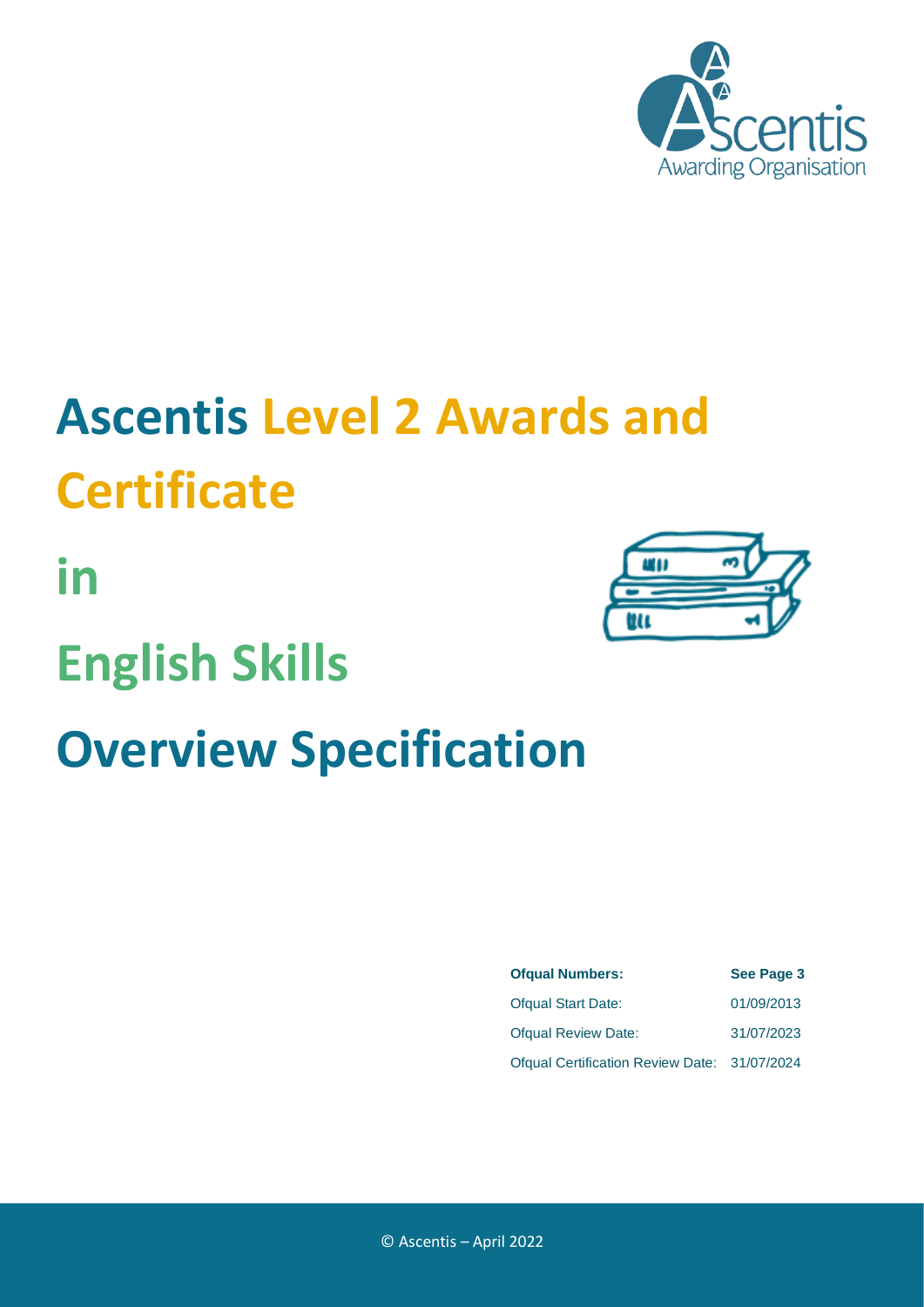# **Qualification Overview**

This Level 2 suite of Awards in aspects of English is aimed at adults and young people who wish to improve their English Skills. The Awards are intended to aid progression, either to further study through English Functional Skills or GCSE English qualifications. The individual stand-alone units have been mapped to the Adult Literacy Core Curriculum. A Level 2 Certificate in English is also available. This is suitable for those who wish to improve all aspects of their English skills.

There are several features of these qualifications that make them very appropriate for their target learners:

- Small Award-sized qualifications are available as well as unit certificates
- Units are relatively short, each of 20/30 guided learning hours bite-sized learning
- They can be delivered either as classroom-based courses or as a blended learning programme
- They are assessed by completion of Ascentis-designed time-constrained assessment no portfolio of evidence required
- Verification and certification can be offered throughout the year, allowing maximum flexibility for centres

#### **Aims**

The aims of the suite of qualifications are to enable learners:

- To gain underpinning grammar, punctuation and spelling skills
- To develop their reading and/or writing skills
- To improve their communication skills in speaking, receiving and responding to information
- To prepare for completion of the Functional Skills in English at Level 2 or GCSE English
- To develop the skills required to move into the world of work or work-based learning

### **Target Group**

These qualifications are aimed at a range of learners, including:

- Adults who wish to develop and demonstrate their skills in English
- Young people aged 14–19 who wish to develop and demonstrate their skills in some aspects of the English language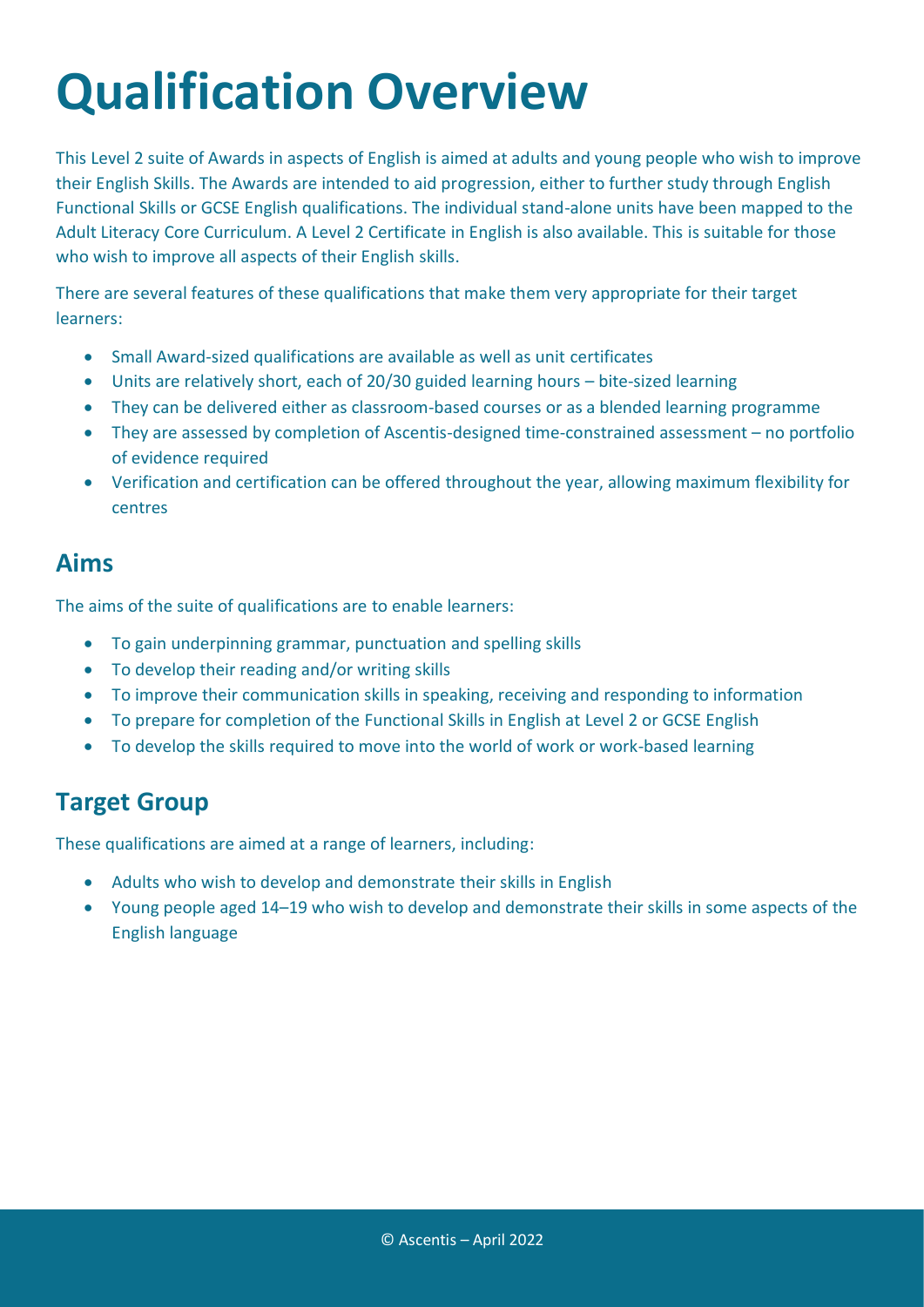### **Regulation Codes**

Ofqual Qualification Numbers:

- Ascentis Level 2 Award in English Spelling and Vocabulary: 601/0930/0
- Ascentis Level 2 Award in English Grammar and Punctuation: 601/0927/0
- Ascentis Level 2 Award in English Reading: 601/0871/X
- Ascentis Level 2 Award in English Writing: 601/0931/2
- Ascentis Level 2 Award in English Receiving and Responding to Information: 601/0928/2
- Ascentis Level 2 Certificate in English Skills: 601/1032/6
- Ascentis Level 2 Award in English Speaking: 601/0929/4

#### **Assessment Method**

Each unit is assessed through an assessment to be taken under supervised conditions. Guide times are provided for each assessment. The assessment is internally assessed and verified by the centre and then externally verified by Ascentis.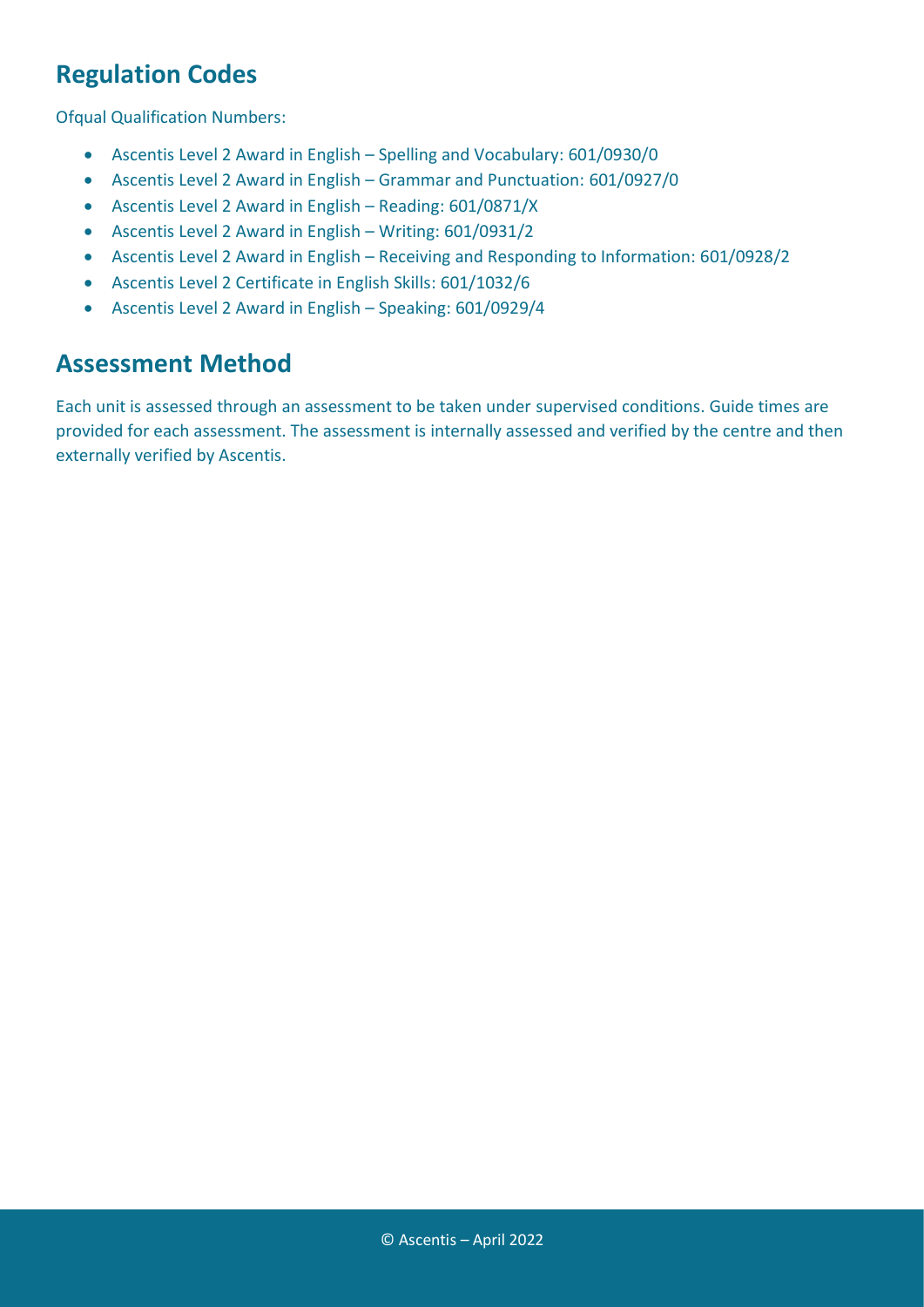# **Rule of Combination**

Learners must complete one unit for each Award at Level 2. These are single-unit qualifications and certification is given for achieving a pass in the Ascentis-designed assessments.

Learners who achieve all six units may choose to claim a Level 2 Certificate in English Skills.

| Ascentis Level 2 Award in English – Spelling and Vocabulary |         |                     |            |            |
|-------------------------------------------------------------|---------|---------------------|------------|------------|
| Title                                                       | Level   | <b>Credit Value</b> | <b>GLH</b> | Unit ref   |
| Spelling and Vocabulary                                     | Level 2 |                     | 20         | R/505/5569 |

| Ascentis Level 2 Award in English – Grammar and Punctuation |         |                     |            |            |
|-------------------------------------------------------------|---------|---------------------|------------|------------|
| <b>Title</b>                                                | Level   | <b>Credit Value</b> | <b>GLH</b> | Unit ref   |
| <b>Grammar and Punctuation</b>                              | Level 2 |                     | 30         | L/505/5585 |

| Ascentis Level 2 Award in English – Reading |         |                     |            |            |
|---------------------------------------------|---------|---------------------|------------|------------|
| <b>Title</b>                                | Level   | <b>Credit Value</b> | <b>GLH</b> | Unit ref   |
| Reading                                     | Level 2 |                     | 30         | J/505/5567 |

| Ascentis Level 2 Award in English – Writing |         |                     |            |            |
|---------------------------------------------|---------|---------------------|------------|------------|
| <b>Title</b>                                | Level   | <b>Credit Value</b> | <b>GLH</b> | Unit ref   |
| <b>Writing</b>                              | Level 2 |                     | 30         | J/505/5584 |

| Ascentis Level 2 Award in English – Receiving and Responding to Information |         |                     |            |            |
|-----------------------------------------------------------------------------|---------|---------------------|------------|------------|
| <b>Title</b>                                                                | Level   | <b>Credit Value</b> | <b>GLH</b> | Unit ref   |
| <b>Receiving and Responding to Information</b>                              | Level 2 |                     | 20         | D/505/5574 |

| Ascentis Level 2 Award in English – Speaking |              |                     |            |            |
|----------------------------------------------|--------------|---------------------|------------|------------|
| <b>Title</b>                                 | <b>Level</b> | <b>Credit Value</b> | <b>GLH</b> | Unit ref   |
| <b>Speaking</b>                              | Level 2      |                     | 20         | K/505/5576 |